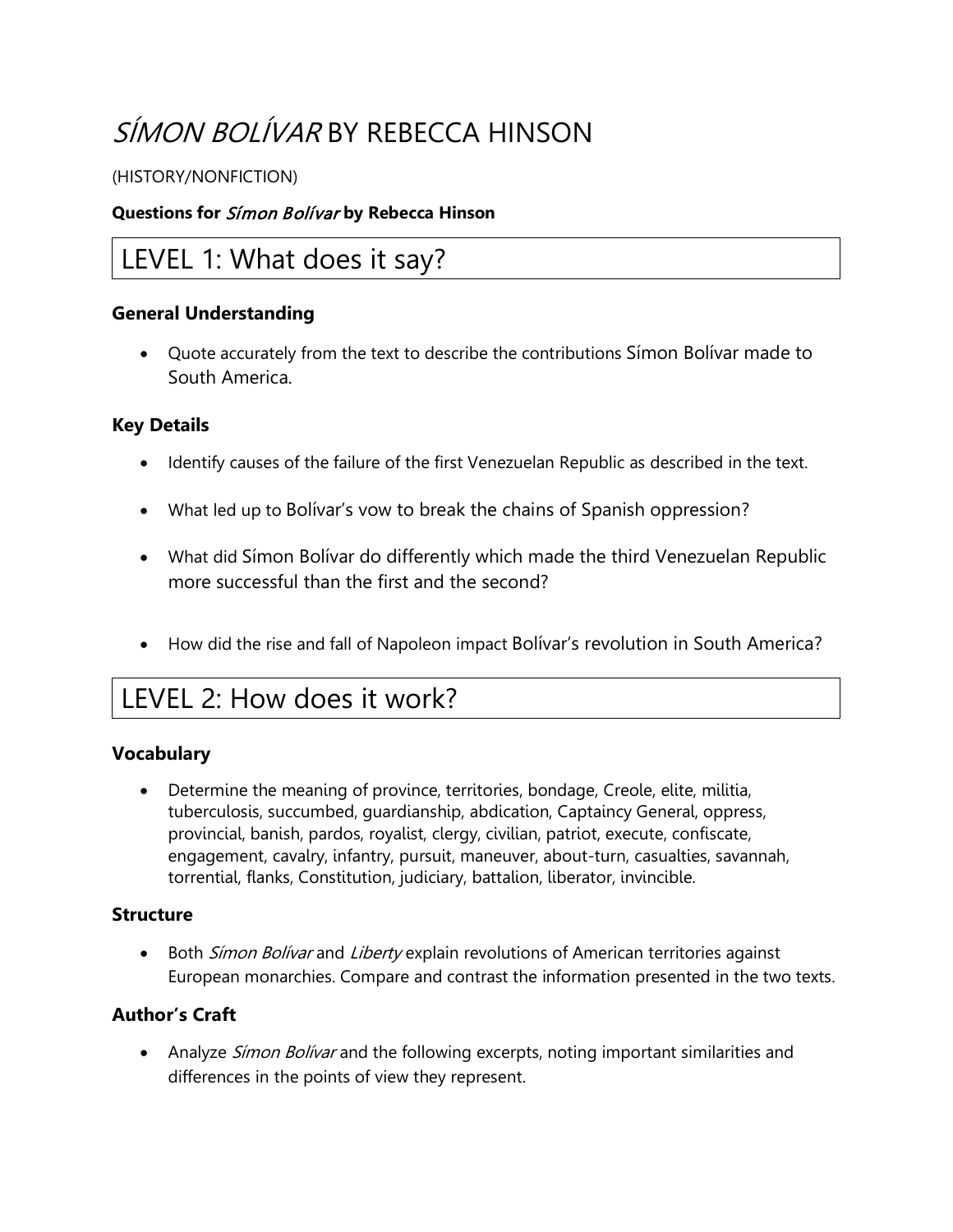Símon Bolívar A Life

But his prime inspiration seems to have been an innate sense of justice. He regarded it as 'madness that a revolution for liberty should try to maintain slavery.' Yet his attempts to obtain legislation enforcing the absolute abolition of slavery throughout Colombia were not successful. He liberated his own slaves, first on condition of military service in 1814, when about fifteen accepted, then unconditionally in 1821 when over a hundred profited. Few haciendas followed his example.

The Bolivian Constitution declared the slaves free, and although in Bolivia itself the slave owners contrived to evade his intention, his commitment to absolute abolition was uncompromising. Slavery, he declared, was the negation of all law, a violation of human dignity and of the sacred doctrine of equality, and an outrage to reason as well as to justice.

Correct disparity imposed by nature and inheritance, making men equal before the law and constitution. Men are born with equal rights to share the benefits of society. Political and social equality, by education and other opportunities an individual may gain the equality denied by nature.

#### The Liberator

Humboldt put science at the service of the same ideal, and he wrote: "In affirming the oneness of the human race, we are also declaring our opposition to the repugnant concept of superior and inferior races. All are equally destined for freedom."

Símon Bolívar said, "It is a political maxim drawn from history that any free government that commits the absurdity of maintaining slavery is punished by rebellion and in some cases by extermination, as in Haiti."

## LEVEL 3: What does it mean?

#### **Author's Purpose**

• What evidence supports the author's assertion (below)? "It took a man of great military might and political vision to lead Spanish territories from the shadow of bondage to the light of independence as Gran Colombia, Peru, and Bolivia. That man was Símon Bolívar.**"**

#### **Intertextual Connections**

• Bolívar initially advocated for a life presidency which was very unpopular. Years later he regretted it. Draw on information from the following texts to explain why he wanted it and then later changed his mind.

Símon Bolívar A Life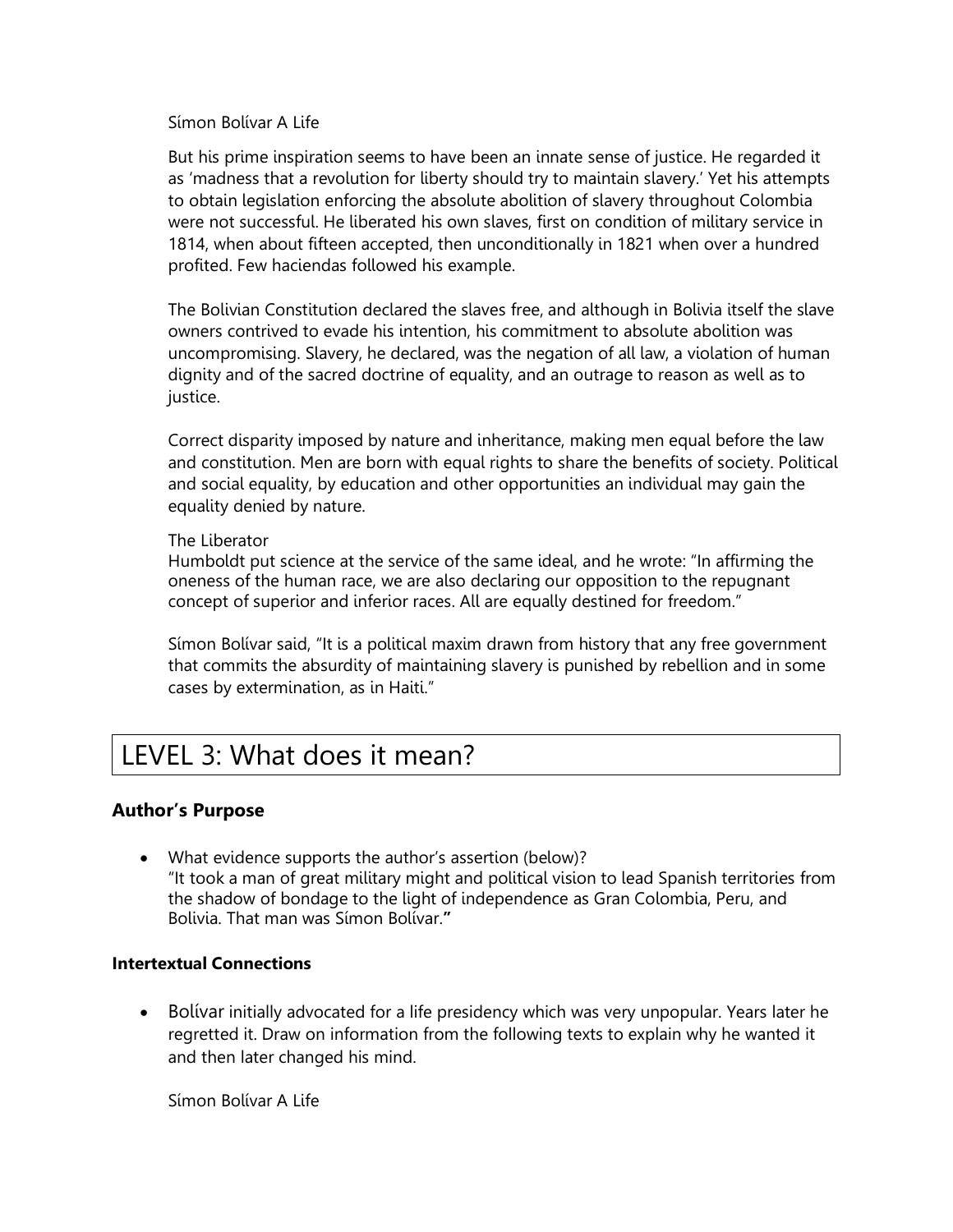The starting point was the multiracial character of society. Speaking of Venezuela, he observed: 'The diversity of social origin will require an infinitely firm hand and great tactfulness in order to manage this heterogeneous society, whose complex mechanism is easily impaired, separated, and disintegrated by the slightest controversy.'

The statesman who struggled to shore up the revolution's defences was finally left with the task of state building in a society deeply divided by region, race, and ideology.

Bolivar's executive, though elected, was powerful and centralized, virtually a king with the name of president. Again he looked to the British model, a strong executive at the head of government and the armed forces, but accountable to parliament, which had legislative functions and financial control.

Bolivar's views on these matters were well known – strong central government was the only way to secure independence and the only way to constrain the social anarchy which independence released.

His lifelong search for a balance between tyranny and anarchy now moved unerringly towards authority. He told the British consul in Lima 'that his heart always beats in favour of liberty, but that his head leans towards aristocracy . . .if the principles of liberty are too rapidly introduced anarchy and the destruction of the white inhabitants will be the inevitable consequences.'

The president was appointed by the legislature for life and had the right to appoint his successor . . . The president appointed the vice-president, who held the office of prime minister and would succeed the president in office. Thus 'elections would be avoided, which are the greatest scourge of republics and produce only anarchy'. This was the measure of his disillusion seven years after 1819 when at Angostura, he had declared; 'The continuation of authority in the same individual has frequently meant the end of democratic government. Repeated elections are essential in proper systems of government.'

The Bolivarian model of government, designed around life presidency, excluded too many interests from political life and decisions to gain wide acceptance.

# LEVEL 4: What does it inspire you to do?

#### **Opinion with Evidence or Argument**

• In Simon Bolivar A Life, John Lynch says, "Leadership is a variable concept and makes different demands in different ages. But one constant is the ability to inspire people, to excite the mind and stir the heart, and to make everything seem possible. . . People followed, if not out of conviction then from faith in Bolívar, inspired by what O'Leary called 'the magic of his prestige'. Integrate information to write or speak knowledgably about another great leader living today.